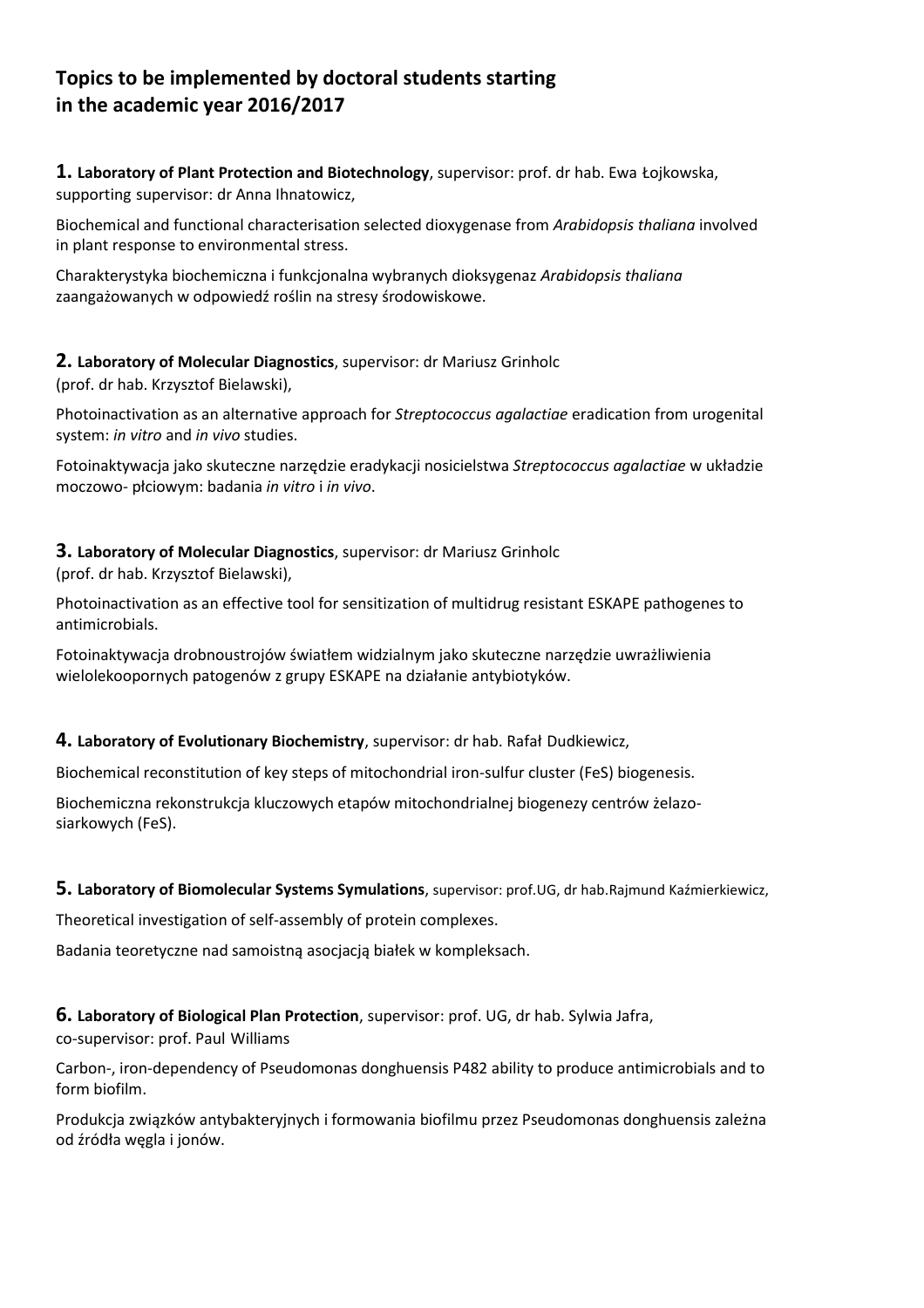#### **7. Laboratory of Biological Plan Protection**, supervisor: prof. UG, dr hab. Sylwia Jafra.

Bacteria‐bacteria interactions within the plant beneficial bacteria mixture used for plant protection against soft‐rot pathogens.

Odziaływanie pomiędzy komórkami bakterii pożytecznych dla roślin w mieszaninie wykorzystywanej do ochrony roślin przed patogenami z rodzaju Dickeya i Pectobacterium.

#### **8. Laboratory of Plant Biologically Active Compunds**, promotor: prof. UG, dr hab. Aleksandra Królicka

Plant secondary metabolites and nanoparticles as a source of compounds supporting antibiotic therapy.

Metabolity wtórne i nanocząstki jako źródło związków wspomagających terapię antybiotykową.

#### **9. Laboratory of Molecular Enzymology**, supervisor: prof. dr hab. Andrzej C. Składanowski

Analyses of molecular mechanism of FGFR inhibitors‐triggered changes in growth and aggressive behaviour of cancer cells – *in vitro* studies.

Analiza molekularnego mechanizmu wpływu inhibitorów FGF‐R na wzrost i agresywność komórek nowotworowych w badaniach *in vitro*.

#### **10. Laboratory of Recombinant Vaccines**, supervisor: prof. dr hab. Bogusław Szewczyk

Tick‐borne encephalitis virus ‐ the new molecular therapy and prophylaxis.

Wirus kleszczowego zapalenia mózgu ‐ nowe narzędzia molekularne w leczeniu i profilaktyce.

#### **11. Laboratory of Recombinant Vaccines**, supervisor: prof. dr hab. Bogusław Szewczyk

Virus‐like particles in the diagnosis and prevention of a disease caused by a virus Zika.

Cząstki wirusopodobne w diagnostyce i zapobieganiu chorobie powodowanej przez wirusa Zika.

**12. Laboratory of Molecular Diagnostics**, supervisor: prof. dr hab. Krzysztof Bielawski, supporting supervisor: dr Joanna Nakonieczna.

The applicability of photodynamic inactivation of *Staphylococcus aureus* isolated from patients with atopic dermatitis.

Możliwość zastosowania metody fotodynamicznej do inaktywacji szczepów *Staphylococcus aureus* izolowanych od pacjentów z atopowym zapaleniem skóry.

# **13. Laboratory of Protein Biochemistry**, supervisor: prof. dr hab. Krzysztof Liberek, supporting supervisor: dr Szymon Ziętkiewicz

Determination of biochemical properties and interactions of the human partners protein CLPB.

Określenie właściwości biochemicznych i partnerów oddziaływań ludzkiego białka CLPB.